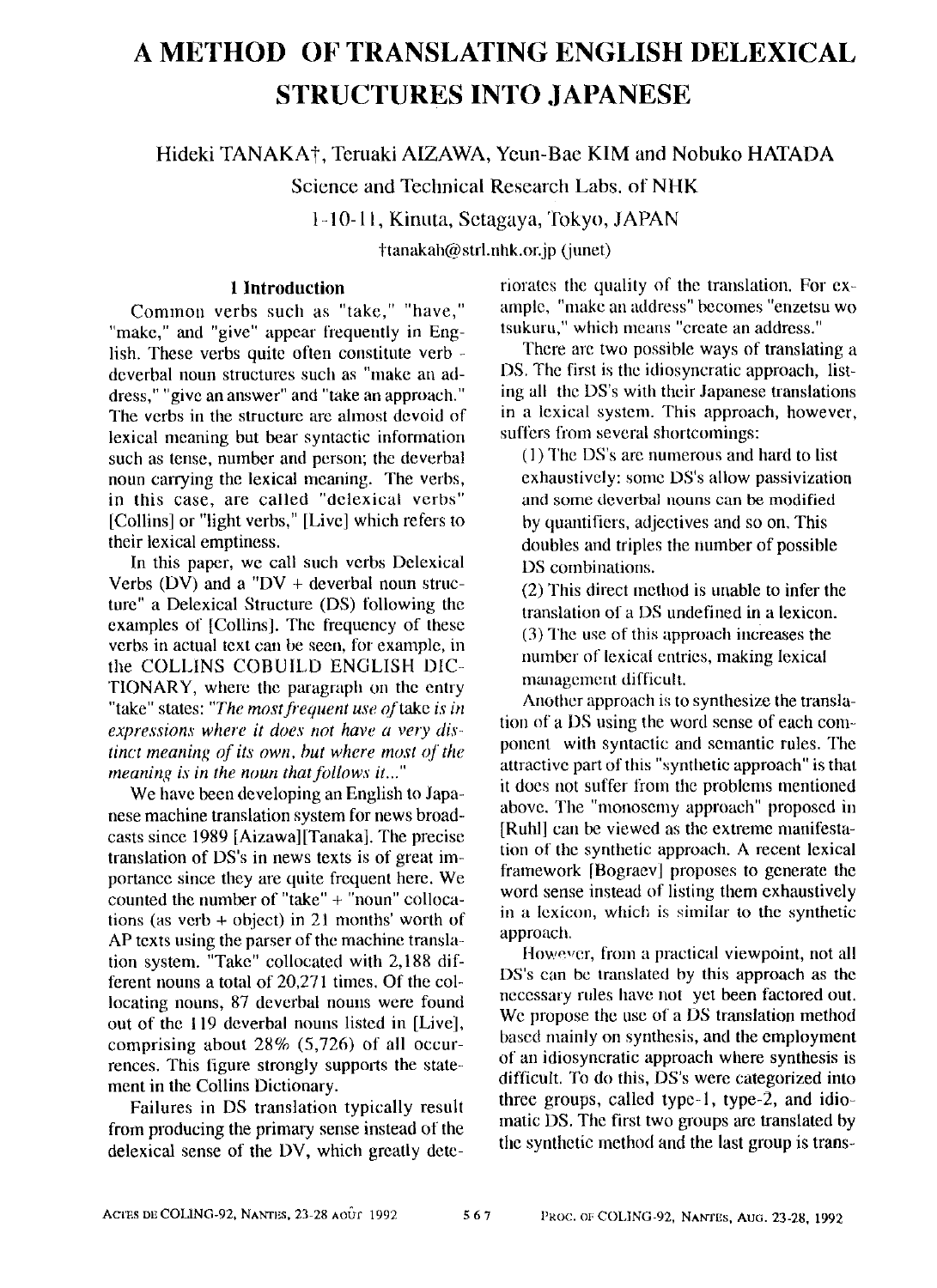lated by an idiosyncratic approach which can hopefully be integrated into the former part as research reveals the underlying rules. This method should provide clear distinctions between idiomatic and synthesizable DS's through the use of a set of rules, which would facilitate the management of lexical systems.

The translation rules are quite simple for the following reasons:

 $(1)$  English DS's have Japanese equivalents in many cases, and some parallels can be seen between them.

(2) Many Japanese "verbal nouns" take the form of "sahen-meishi," which become verbs by simply adding "suru" to the tail.

However, some DS's require translation in a passive sense. The conditions were factored out through semantic consideration, and were integrated into the translation rules.

The rules were implemented in the machine translation system and AP news texts were translated appropriately, thus proving the feasibility of this method.

#### **2 Delexical Structures**

This section introduces some definitions and characteristics of DS's. ADS basically takes the form:

#### **Delexieal Verb** + (determiner) + Deverbal Noun

#### 0: optional

as in "give an answer," "make an array," "take an approach," "have a battle," "take advice," and "make an announcement." Verbs such as "put," "cast," "pay," "lay," and "throw" are also known to work as delexical verbs [Live]. These are commonly-used transitive verbs.

DS's have some interesting semantic characteristics. A verb can be substituted for a DS in many cases, but the substitution is one way: thus "step" for "take a step" but not "take a move" for "move" [Live]. The verb-substitutable DS's choose one of possibly several word senses of the corresponding verb except when they are metaphoric. The selection is controlled by the co-occuring DV. Thus the same deverbal noun can form DS's which represent different meanings.

| make an order $\equiv$ $\Rightarrow$         | request for supply |
|----------------------------------------------|--------------------|
|                                              | of goods           |
| give an order $=$                            | command            |
| The DS's give a greater colloquial [Konishi] |                    |

and euphemistic impression [Yamanashi] than the corresponding verb expressions and used frequently in modern English [Live].

Another feature of a DS is that it gives the impression that the event is brief:

She gave a scream. (brief) She screamed. (not brief)

# [Collins]

Some syntactic operations are possible on DS's. For example, adjectives and possessive pronouns can modify the deverbal noun, and some DS's can be used in passive forms.

In this paper, determiners are mainly considered as the modifier of the deverbal noun since they are the basic modifier of the DS's. The verbs "take," "make," "have," and "give" are studied since these are the most common DV's. As a result, we are able to obtain a DS in the following form:

| $DV + (det) + NV$               | (1) |
|---------------------------------|-----|
| $()$ : optional                 |     |
| DV: Delexical Verb (take, make, |     |
| have, give)                     |     |
| det: a, an, the                 |     |
| NV: Deverbal noun               |     |
|                                 |     |

# 3 Categorization of DS's

The previous section mentioned that a DS chooses a single sense of the corresponding verb. An example is shown in figure 1.



# Figure 1 Word sense selection

Since a deverbal noun in a DS possesses some nominal sense of the matching verb, we can assume that a DS chooses a single sense of the deverbal noun and verbalizes it as shown in figure 2.

We term this kind of DS an ordinary DS. A DS which cannot select any sense for a deverbal noun is termed an idiomatic DS.

An ordinary DS can further be categorized into a type-1 DS or a type-2 DS. ADS which verbalizes the primary meaning of a deverbal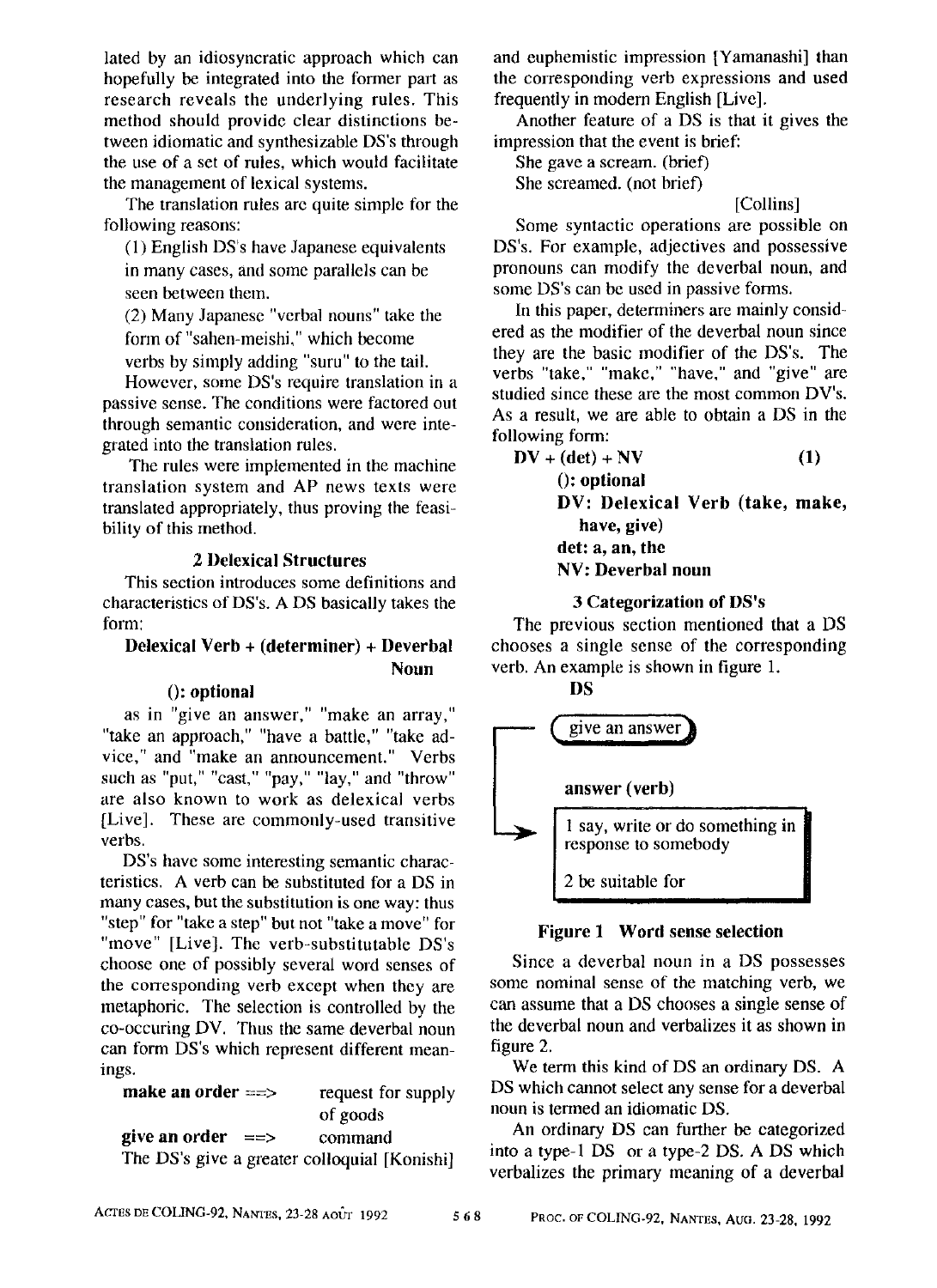

#### **Figure 2 Word sense selection and verbalization**

noun is a type-1 DS and one which verbalizes other meanings is a type-2 DS. The whole categorization is summarized below.



## **Figure 3 Categorization of DS's**

## **4 Translation strategy**

This section describes the basic strategy of DS translation. A concrete implementation will be described in section 6.

#### 4.1 Parallels between **Japanese and** English

The DS categorization in section three was based on the selection of word senses for an English deverbal nouns. In many cases, we can assume parallels between English and Japanese:

(1) The word sense of an English deverbal noun can be translated into a Japanese word sense of a deverbal noun.

(2) The verbalization of an English word sense in a deverbal noun and the verbalization of the corresponding Japanese equivalent can represent the same meaning.

#### 4.2 Type-1 DS

Taking advantage of these parallels, the translation of a type-1 DS can be achieved by verbalizing the core Japanese translation of the deverbal noun in a translation lexicon.

As we can see from the table in [Live], type-I DS's are predominant. This justifies the use of type-1 as the default translation of unknown DS's.

As most of this type can be used passively, and since deverbal nouns of this type are sometimes modified by adjectives and possessive pronouns, the translation mechanism should also allow the same degree of flexibility.

# 4.3 Type-2 DS

This type can be translated in approximately the same way as type-l. However, one difference is that this type verbalizes the peripheral Japanese translation in the lexicon. Since insufficient knowledge has been accrued on what makes the DS select the peripheral meaning, the collocation of DV's and deverbal nouns should be specified in a lexicon. As this type also permits some modification and allows passive transfommtion, it should be translated by synthetic approach.

## 4.4 Idiomatic DS translation

This type does not verbalize any translation of the deverbal noun and is "frozen" in that the deverbal nouns are rarely modified by adjectives and the DS does not allow passive transformation. This type of DS must be listed in a lexicon in its full form with a proper translation. The implied definition of an idiomatic DS here is (1) it does not represent any word sense of individual components and (2) it resists any form of transformation.

#### **5 Passivization** rules

Some DS's can be substituted with a matching passive verb as shown in [Live], so that "take comfort" and "take counsel" can be paraphrased as "be comforted" and "be counseled." respectively. Though the number of such cases does not seem to be large, it is important to translate them passively, otherwise the meaning of the translation is totally reversed. Most DS's which can be substituted by passive verbs should be translated in a passive sense in Japanese because of the parallels between the two languages. "Take comfort" and "take counsel" should thus be translated "nagusame rareru" and "jyogen wo sareru."

In this section, some rules tot passivizafion arc obtained by analyzing the [Live] table. Conditions for these rules will be sought in the syntactic and semantic characteristics of botb the DV and the deverbal noun.

Table 1 is extracted from the table in [Live] listing the combinations requiring passive substitution.

#### **5.1 Condition for DV**

"Take" and "have" have about 10 passive verb substitutable DS's, whereas "make" and "give" have only one. This suggests that conditions depend on the contrasting characteristics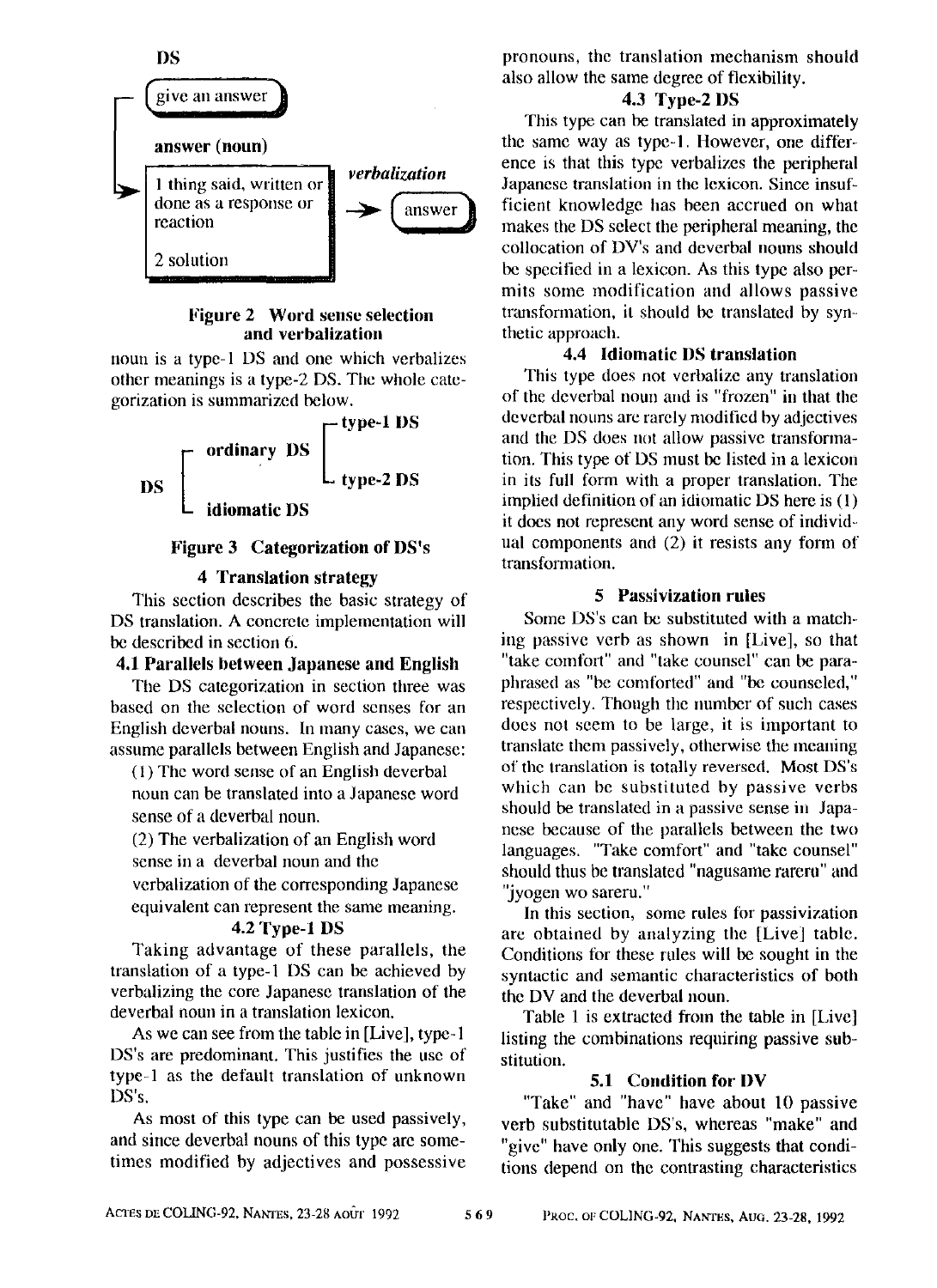of "take," "have" and "make," "give." "Take" and "have" have a common characteristic: the action moves from the object to the subject.

With "make" and "give," on the other hand, the action moves from the subject to the object.

The characteristics of the take-have type seems to be the DV condition. Actually, we can see some hyponyms of take-have type forming passive verb substitutable DS's:

I **received encouragement** from my friends. -~> I **was encouraged** by my fiiends.

## **Table 1 Combinations constituting passive verb substitutable DS's [Live] 1**

| DV's take                                   |
|---------------------------------------------|
| comfort, counsel, hint, shape, advice,      |
| encouragement, examination, offense,        |
| pleasure, satisfaction                      |
| DV's have                                   |
| promise, reward, approval, disturbance,     |
| diversion, examination, excuse, impression, |
| pleasure, reversal, satisfaction            |
| DV's make                                   |
| excuse                                      |
| $DV's$ give                                 |
| excuse                                      |



**Make.Give type** 



Figure 4 **Passvization condition for** DV's

## **5.2 Conditions for deverbal nouns**

To consider the conditions for a deverbal noun, formula (1) has been elaborated on to include a subject.

 $Sub + DVr + (det) + NV$  (2) Sub: **Subject DVr: Delexical verb requiring passive substitution (take, have)** 

1 Constraints on deverbal nouns such as the determiner and the number are omitted.

As the deverbal nouns in Table 1 are derived from transitive verbs, we can picture a subject + verb + object structure for them.

$$
X + Vt + Y \tag{3}
$$

$$
T_{\text{max}}
$$

X: Subject Vt: Original Transitive Verb of **the**  NV

## Y: Object

Passive verb substitution occurs when the Sub in  $(2)$  agrees with Y in  $(3)$ .

| He gave advice. | He took advice. |  |  |
|-----------------|-----------------|--|--|
| A               |                 |  |  |
| X advised Y     | X advised Y     |  |  |

Figure 5 Agreement between Y and Sub

The conditions which make Y in (3) agree with Sub in (2) can be found in the syntactic and semantic characteristics of the verb Vt.

"Transitive" is one of the conditions mentioned previously. This is not, however, sufficient as some transitive verb derivative nouns do not require passive verb substitution.

Some examples are shown in the table 2.

## **Table 2 Combinations which constitute**  active verb substitutable DS's [Live]<sup>1</sup>

| DV's take                                    |
|----------------------------------------------|
| approach, average, bet, command, count,      |
| dare, dislike, etc.                          |
| DV's have                                    |
| approach, array, battle, bet, catch, change, |
| claim, command, debate, desire, dislike,     |
| display, dispute, doubt, dread, etc.         |

The deverbal nouns in Table 1 are a confined subset of Table 2. A common structure seen in the verbs in Table 1 is:

## $X < HUMAN > + Vt + Y < HUMAN > (4)$ <>: Semantic **Categorization**

while many verbs in Table 2 allow both <HUMAN> and < INANIMATE > in the object slot. Furthermore, the verbs in Table 1 expect some change or action in the object <HUMAN> while the verbs in Table 2 do not. The expected change or action is up to the will of the object <HUMAN>.

# X<HUMAN> + Vt + Y<HUMAN> --> **action, change (5)**

Verbs of this kind generally mean "demand," "request," "order," and "permission" which have often been studied as "perlocutionary acts." In fact, we found that some nouns derived from verbs in the "perlocutionary act" group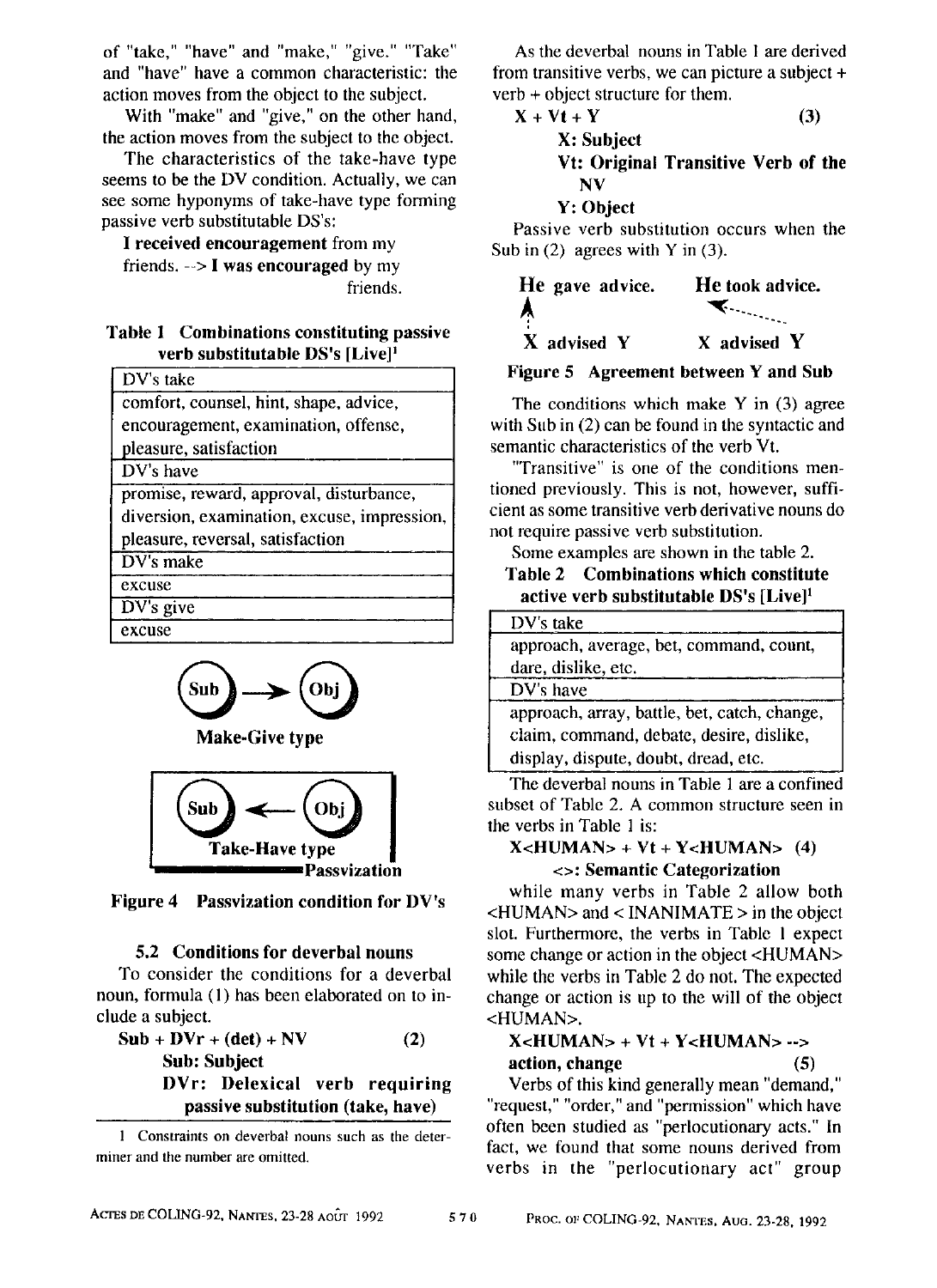[Yamanashi] formed passive verb substitutable DS's.

#### exempt

Ted *had an exemption* from military service because of his poor health.

=> Ted *was exempted* from...

## permit

Did you *have permission* to enter the president's room?

 $\Rightarrow$  *Were* you *permitted* to enter the president's room?

### warn

Overwork apparently hastened his death, because he continued to work hard, although he had *had warning* of his illness.

=> *...had been warned...* 

### [Kizuka]

Formula (5) has some variations. When the subject slot is identical to the object slot, the verb becomes reflexive, thus the interpretation of (5) is: the subject expects him/herself to be affected by the action of the verb.

## **obligate**

*I have an obligation* to submit a report to the company once a week.

 $\Rightarrow$  I *obligate myself* to submit a ...<sup>2</sup>

*=> I am obliged* to submit a ...

## **blame**

The coach *took the blame* for the poor performance of his team and resigned.

=> The coacb *blamed himself* for the...

=> The coach *was blamed* lor the...

[Kizuka]

The variation even allows replacement of <HUMAN> in (5) with <INANIMATE>, which should be regarded as a metaphoric variation of (5). For example, "take shape" is classified as a passive verb substitutable DS,<sup>3</sup> thus:

My idea took shape.  $\Rightarrow$  My idea was shaped. The variation of  $(5)$  can be seen in the following:

# X<HUMAN, INANIMATE> shaped my **idea** < INANIMATE> --> action, change

In summary, the deverbal noun conditions concerning passive verb substitutable DS's are:

(1) deverbal nouns are derived from transitive verbs,

(2) verbs take human subjects and objects, and

(3) objects are expected to cbange as the

result of the action implied by the verb.

Condition (3) can be discussed from the viewpoint of transitivity. Since the effect on the object is strong, strong transitivity occurs [Ikegami]. However, the result of the effect is not always certain and is up to the will of the object <HUMAN>.

## **6 Implementation**

DS translation mechanisms were implemented in an English to Japanese machine translation system [Aizawa][Tanaka] based on the discussions in sections 4 and 5.

This mechanism works after the parser has fixed the "verb + object" relationship between the I)V and the deverbal noun. The new translation selection mechanism was implemented by adding some features to the existing translation selection mechanism through the use of semantic markers.

(1) Idiomatic DS

An idiomatic DS is listed in the translation lexicon as it is with its Japanese translation.

(2) Type-2 DS

Among translations of a deverbal noun, if a peripheral translation is selected by a certain DV, the type-2 marker and the co-occuring DV are specified in the marker field of the translation. Tbe translation will be verbalized when the deverbal noun co-occurs with the DV specified in the marker field.

(3) Type- 1 DS

For all deverbal nouns, the core translation will be given a type-1 marker. When a DS does not choose an idiomatic DS or a type-2 DS, the translation with a type-1 marker will be verbalized.

An example of type-1 and type-2 markers are shown in figure 6. The two translations of "exception" can be properly chosen by the description.

(4) Passivization nile

The translation of a deverbal noun which satisfies the three conditions mentioned in section 5 requires a passivization marker in addition to a type-I or type-2 marker. When they co-occur with either "have" or "take," the translation will be verbalized in the passive voice.

(5) Verbalization

Most of the Japanese translations of English deverbal nouns are so called "sahen-meishi." Verbalization is done by simply adding "wo suru" to the tail for the active sense and "wo sareru" for the passive sense. This is realized

 $\overline{2}$  This is not natural but is used to reveal the underlying relationship.

<sup>3</sup> The authors think "The idea shaped up" is also another possible paraphrase. Here we followed the table in [Livel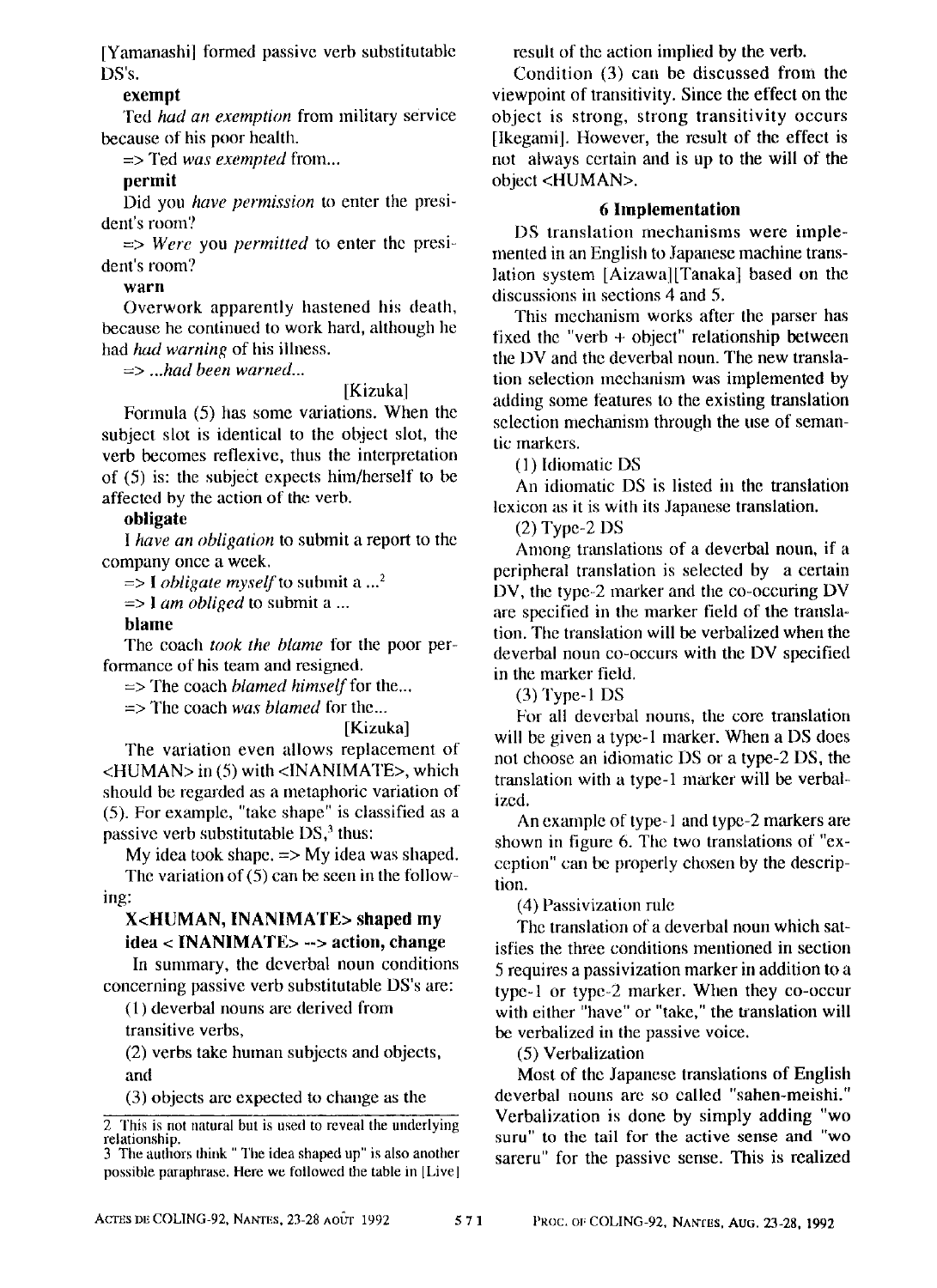



simply by rendering the translations of "make" and "give" as "wo suru," and of "have" and "take" as both "wo sareru" and "wo suru," one of which will be selected.

An example lexical description for passivization and verbalization are shown in figure 7.

"Take advice" and "give advice" are translated in passive and active voice respectively.

#### 7 **Translation Experiment**

The DS's contained in the AP texts were translated using this mechanism. Two dictionaries were compiled to test the effects of the mechanism. In one of the dictionaries, necessary markers were ascribed to 302 deverbal nouns - appearing in [Live] - and 4 DV's (take, make, have, give ). The other dictionary had no such modifications.

All the March 1991 AP texts which contained both the DV's and the deverbal nouns mentioned above were selected by a simple filtering of the text. The filtered text was translated using the two dictionaries and the results were compared by human assessment. Sentences not having a "verb - object" relationship between the DV and deverbal noun were rejected. The results are shown in Table 4.

| Table 4<br><b>Experimental Results</b> |  |
|----------------------------------------|--|
|----------------------------------------|--|

|                     | give | have | make take  |  |
|---------------------|------|------|------------|--|
| Improved            | 35   | 115  | 302<br>349 |  |
| Equal               | 13   | 44   |            |  |
| Made Worse          |      |      |            |  |
| Total               | 52   | 168  | 306<br>351 |  |
| <b>Correct Rate</b> | 92%  | 95%  | 99%<br>99% |  |



#### Figure 7 **Lexical description for passivization and verbalization**

The sentences which were translated correctly by both of the dictionaries were evaluated "Equal." The "Correct Rate," including "Equal" responses, reached nearly 100%.

Some of the results are shown below.

*Upper translation is with the DS translation mechanism* **Improved Examples** 

Case 1: But we think they'll *make a right choice* eventually."

しかし、それらが結局、<u>正しい選択をする(</u>sentaku<br>wo suru)と我々は思う。

しかし、それらが結局、正しい選択を作る(sentaku wo tsukuru)と我々は思う。

Case 2: Unlike Soviets, Americans seem to have *made progress* against the stigma of alcoholism, Zubkov said. .<br>ソビエトと違ってアメリカ人はアルコール依存症の 特質に対して進歩をした(shinpo wo shita)ようである

と、Zubkov が言った。<br>ソビエトと違ってアメリカ人はアルコール依存症か ら特質に対する進行を作った(shinko wo tsukutta)よう であると、 Zubkov が言った。

Case 3: After his Toyota Celica GT4 *took the lead,* he held off challenges from a trio of Lancia Delta lntegrales. 彼の Toyota Celica GT4 がリードをした(riido wo shita) あと、彼は Lancia Delta Integrales のトリオから挑戦<br>を寄せつけなかった。

彼の Toyota Celica GT4 が鉛をとった(namari wo totta) あと、彼は Lancia Delta Integrales のトリオから挑戦 を寄せつけなかった。